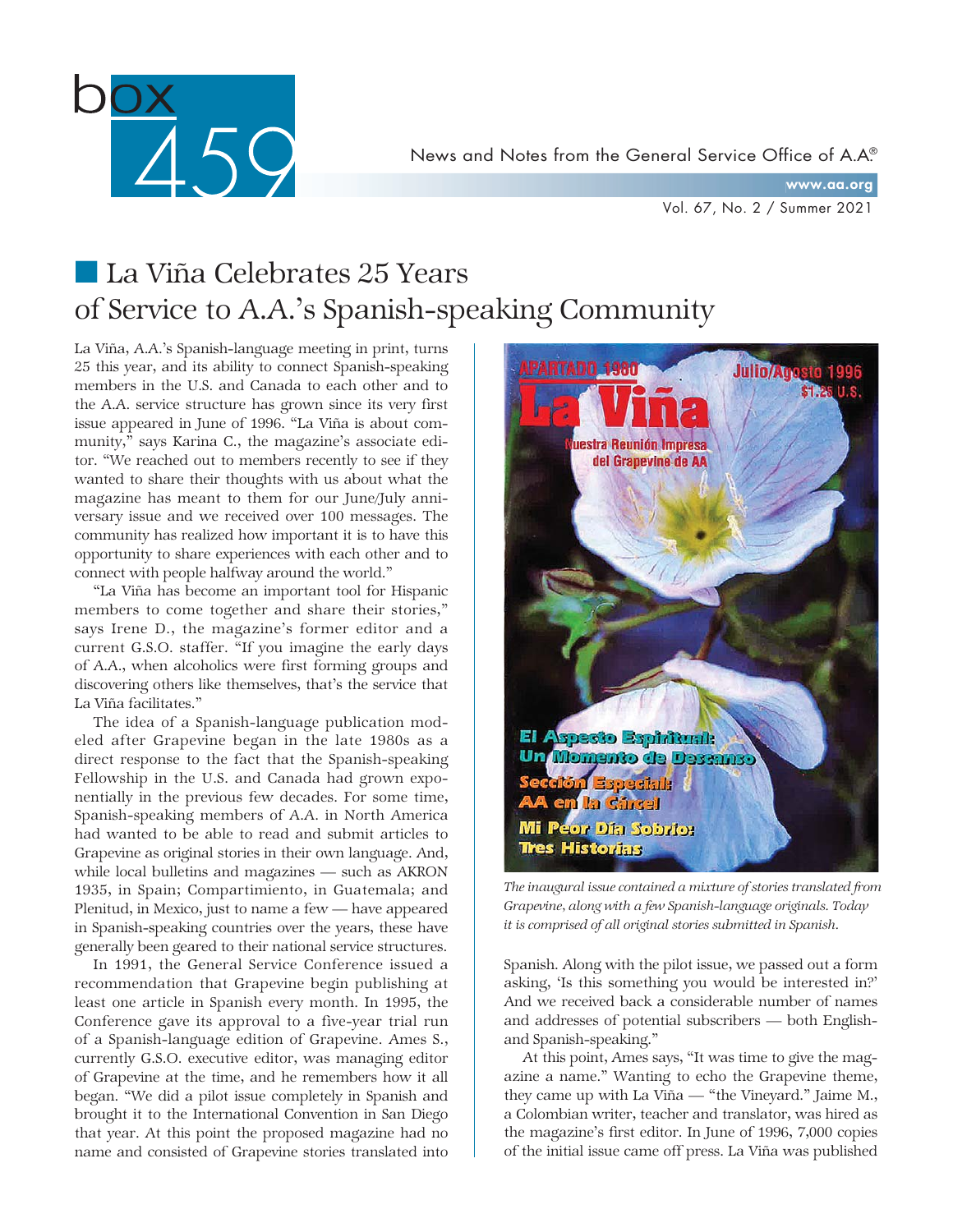*Box 4-5-9* is published quarterly by the General Service Office of Alcoholics Anonymous, 475 Riverside Drive, New York, NY 10115, copyright © 2021 by Alcoholics Anonymous World Services, Inc.

*Mail address:* P.O. Box 459, Grand Central Station New York, NY 10163

*G.S.O.'s A.A. Website:* www.aa.org

*Subscriptions:* Individual, \$3.50 per year; group, \$6.00 for each unit of 10 per year. Check—made payable to A.A.W.S., Inc.—should accompany order. To have issues delivered directly to your inbox, register your email on the A.A. Digital Subscription Service on G.S.O.'s Website.

*Note on anonymity:* From time to time in this publication full names and/or pictures of G.S.O. employees, Class A trustees and other nonalcoholics are used. The anonymity of A.A. members is maintained, as they are identified throughout by first name and last initial only.

on a bimonthly basis, as it is today, and at first contained a mixture of stories translated from Grapevine, along with a few Spanish-language originals.

In 2001, the General Service Conference recommended that La Viña continue to be published by AA Grapevine, Inc., and to be supported by the General Service Board as a service to the Fellowship. As the result of this action, reaffirmed by the Conference in 2011, La Viña is unique in its hybrid status as it seeks to be self-supporting through the sale of subscriptions and content-related items, with any difference in revenue and expenses provided by the General Fund of the General Service Board.

Hernán M., the magazine's editor from 2001 to 2007, recalls how the magazine grew. "Hispanics were and are very attached to La Viña. They had really high subscription rates compared to the size of their population. When we asked them for support, they responded." There were challenges, of course, he notes. "Migrant workers didn't stay in one place, so it was hard for their subscriptions to reach them, and overseas postal services don't always work as well as we would like."

At the same time, Hernán began to see that La Viña was a catalyst for the Spanish-speaking A.A. community in the U.S. and Canada — often separate from the main A.A. service structure and community — to come together. "When I started to attend A.A. events hosted by the Hispanic Fellowship, I realized the value of face-toface communication in terms of carrying the message for Alcoholics Anonymous."

The 2010 General Service Conference's request for spiritual parity between Grapevine and La Viña and the expansion of the magazine to 64 pages with a blackand-white interior and four-color cover marked a turning point in the magazine's history, and in the decade since, it has made enormous strides. Its website, redesigned in early 2020 (along with that of Grapevine),

became a vibrant and welcoming place for members to read stories and gather information online. Grapevine and La Viña web coordinator Niurka Melendez-Vasquez (nonalcoholic), a native of Venezuela, remembers that when she arrived at Grapevine/La Viña in May 2017, the La Viña website itself was black and white. "Because the magazine's pages were black and white, the vendor was just loading them that way — a two-color website! Even so, my connection with La Viña was immediate. I was so excited to find everything in Spanish, and the recognition of that language on the website made me feel good. It's good to know that people are taking care to deliver the message in our own language."

Karina C. speaks of the hope she sees for La Viña's future. There has been some fear during the Covid-19 pandemic that La Viña members — who often meet at La Viña writing workshops at Regional Forums and other service events to craft La Viña stories (many of them submitted as handwritten documents) — might stop sending in their stories. But, says Karina, "Reader submissions are up. Last month, sales went up 84 percent on the website store. We have meetings and an anniversary event happening in July and the National Convention in September. And our new book *Mujeres en AA* is out." All but two of the stories in the new book were written expressly for La Viña by Spanish-speaking women A.A. members. "Ten years ago, Spanishspeaking women weren't being included in A.A. meetings. We started a special section for women in A.A. and always included two or three stories in every issue. We look through the issues and see women from all over the world sharing this same experience."

Janet Bryan (nonalcoholic), director of operations at Grapevine, has always been a La Viña fan. She doesn't read Spanish, but she finds the magazine "attractive and colorful." As a sort of informal focus group, she takes one of her free copies of the magazine and puts it out on a giveaway table in the laundry room of her apartment building. "It disappears right away. I also put out *Mujeres en AA* and the same thing happened." At the same time, despite the popularity of La Viña, she recognizes the need for more La Viña reps in groups to shore up subscriptions and for more delegates to share news of La Viña in their areas.

Chris C., interim Grapevine publisher, understands the importance of La Viña not just to Spanish-speakers, but to A.A. as a whole. "We want our Spanish-speaking members to feel part of greater A.A. There is a growing population of Spanish-speaking people in the U.S. and Canada, and if they are like any population that size, maybe 10 percent of them need help from Alcoholics Anonymous. If we find the right way to engage with groups and members, they'll benefit from the magazine and the books, and they'll see La Viña as a real resource and Twelfth Step tool. Twenty-five years is a good start, but we still have a lot of ground we want to cover."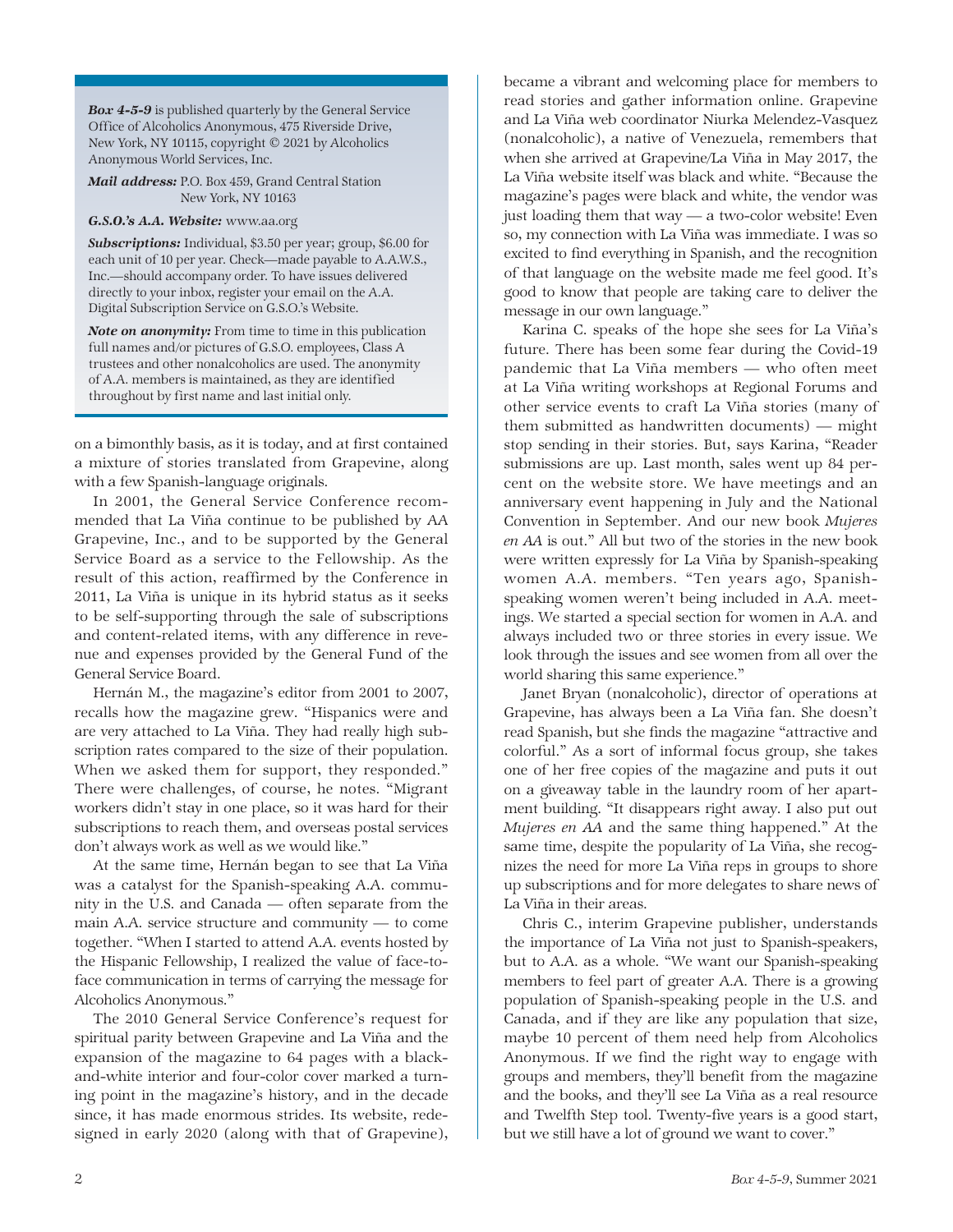## *Reflections on La Viña's 25th Anniversary*

- **E** "Congratulations to La Viña on its 25th anniversary. My name is Joaquín and I came to Alcoholics Anonymous on February 3, 1995. I discovered the existence of La Viña. I am grateful that the stories from La Viña were made available for free in those first difficult months of the pandemic. I assure you that it nourished me and a fellow member of the group, that it made us feel good and helped us. My friend is blind, but I was able to read the experiences to him. We appreciate this gift."
- **Thank you for doing the enormous and important work of editing and sharing the pages of La Viña with us.** After reading the issues that have been sent to me, I have shared them with other alcoholic women who have been in hospitals, or simply in their homes recovering after having been drinking in secret from their families. I have been able to help them identify with some of the stories. Thank you for helping me and a world of women who, like me, were being destroyed by this great disease of the soul."
- ▶ "I do A.A. service work in Corrections and have seen how powerful and useful a few copies of La Viña can be. Oftentimes, our members in custody do not know English and may not be able to read the Big Book of *Alcoholics Anonymous*. But once we put the chairs in a circle and the meeting begins, maybe a couple of men will come, so we say to them, 'Take one of the La Viña magazines, read a few lines and join us.'"
- "During this pandemic, which has forced us to be distanced from the A.A. community, we have not been able to hold face-to-face meetings. Being a subscriber to La Viña filled that void. So today I am sober one day at a time."
- "La Viña has become my identification for emotional, spiritual and physical sobriety. Along with my experience, I use La Viña for my Twelfth Step work, in the hope that others will also discover that they are not alone in facing the truth about themselves, and that they can also find a solution to their alcohol problems."

# ■ General Service Board Selects Linda Chezem as New Chairperson



*Linda Chezem*

Linda Chezem, a past Class A (nonalcoholic) trustee, has been selected as the new chairperson of the General Service Board following the 71st General Service Conference in April, replacing outgoing Class A chairperson Michele Grinberg.

Of the 21 members on A.A.s General Service Board, seven are designated as Class A (nonalcoholic) trustees, friends of

the Fellowship specifically selected for their professional expertise and the unique skills they bring to the board's work of carrying the message of Alcoholics Anonymous. Additionally, and importantly, A.A.'s seven Class A (nonalcoholic) trustees can do certain things that the 14 Class B (alcoholic) trustees cannot do, such as showing their faces on camera or using their last names without violating the Traditions and principles of anonymity that are designed to keep A.A. members out of the public eye.

Born, raised and still living on a southern Indiana farm that has been in her family since the 19th century, Linda is professor emerita of Youth Development and Agriculture Education at Purdue University. Trained as a lawyer, she spent 22 years serving as a judge, beginning as the first female Circuit Court judge in Indiana, followed by a decade on the Indiana Court of Appeals.

Linda became acquainted with Alcoholics Anonymous as a newly minted jurist in 1975. As she tells the story, "I had these people who kept coming back to court because they couldn't afford their fines for getting drunk and in trouble. It was the same problem, over and over again. To a large extent I didn't know what to do with them. One day, my bailiff came to me and said, 'There are three gentlemen who want to see you.' They came in wearing coats and ties, and introduced themselves as A.A. members from the local community. They said, 'We know you don't know what to do with these alcoholics, but we're alcoholics and we can help.' They said they had a seven o'clock meeting Tuesday nights around the corner from the courthouse."

"After that," Linda says, "when someone came in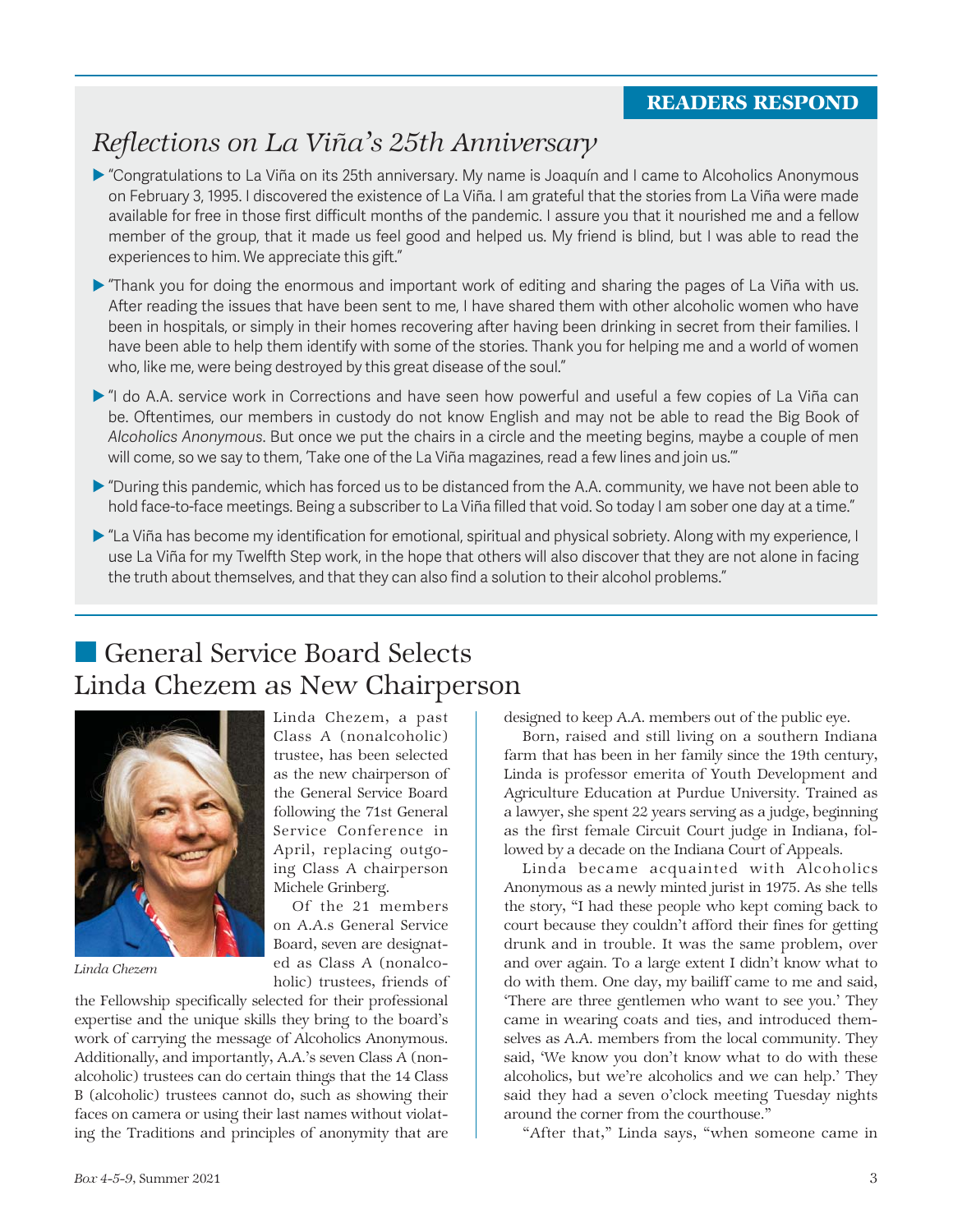with a drinking problem, I'd suggest they go to that meeting. I didn't think a whole lot about it. It worked for some people. Sad to say, it didn't work for everyone, but I did see a lot of people for whom it did work."

One thing Linda's experience as a judge taught her is that "a person who has issues with alcohol doesn't just have to show up on the criminal docket to need the hand of A.A. to be there. Bankruptcy, divorces, child custody cases, business failures — I bet if you took a look at 100 cases, you could find any number where alcohol had been part of the problem."

While still a circuit court judge, Linda spearheaded the first certified court alcohol and drug program in Indiana, serving on a state substance abuse advisory council along with state legislators and A.A. members. In the mid-1990s, she served on the board of an Indianapolis treatment center where the chief executive was also in A.A. One day in 1995, two A.A.s, Art C. and Don W., invited her to breakfast. They suggested she might like to serve as a Class A trustee on the General Service Board. Initially, she demurred. "I had no idea that G.S.O. even existed at that time, nor even that there was a service structure." But then Don pulled out a book "that looked like its binding and wrapper were leftover grocery store material." The book turned out to be *The A.A. Service Manual*/*Twelve Concepts for World Service.* She read it and was hooked.

"Bill W. wrote in the most marvelous, byzantine language in the world," she says. "It is very evocative of writers like Robert Greenleaf and E.B. White. I liked the language — I liked the way Bill would find three or four ways to say things — so I filled out the form that Don gave me."

Linda served the Fellowship as a Class A trustee from 1997 to 2003. Following her tenure on the board, she was a special assistant at the National Institute of Alcohol Abuse and Alcoholism (NIAAA) from 2003 to 2007. While Linda will bring a great deal of experience with alcoholism and treatment to her role as chair of the General Service Board, she believes her most important contribution will be her ability to listen, honed by years on the bench. "You can't be a good judge if you don't listen," she says. "I was born with hearing loss and have had to work hard to listen, even with hearing aids, so you learn to listen to what people are saying in between the words and in between the sentences."

Linda understands that in a world redefined by Covid-19, "A.A., like the rest of society, is trying to work things out" as it moves forward into the future. "I think Bill intended to say things in as many ways as he could so as many people as possible could understand that A.A. is not just an organization or a fellowship or a movement. He taught that to have A.A., all you need is two alcoholics talking to each other — two people sharing with each other and finding ways to help each other stay sober."

## ■ The General Service Board Welcomes Two New Class A Trustees

Following the General Service Conference, the General Service Board also selected two new Class A (nonalcoholic) trustees who will serve the Fellowship over the next six years: Kevin Prior, of St. Louis, Missouri; Senior Director of Finance for the Catholic Health Association of the United States; and Molly Anderson, of Williamsville, New York; Executive Director for the Center of Leadership and Organizational Effectiveness at the University of Buffalo. They will replace rotating Class A trustees Leslie Backus and Peter Luongo, who have served the Fellowship since 2014.

Born in New York City, Kevin Prior moved to Champaign, Illinois, for high school and college, and finally to St. Louis — where he now lives with his wife



and two children — to start a career in public accounting. "I am among the strange minority of people for whom alcohol does nothing. I barely drink," he says. "Yet alcohol was the most powerful force in my life as I was growing up." This was because of his experience with the alcoholism of a close family member. Kevin remembers being four years old and going to

*Kevin Prior*

a detox center to visit his relative. Asked to write his "autobiography" in fourth grade, he began, "My family was torn apart by alcoholism."

The family member eventually got sober through A.A. "I firmly believe alcoholism is a family disease and I feel a debt to A.A."

Kevin is Senior Director of Finance for the Catholic Health Association of the United States, a nonprofit very similar in size and scope to Alcoholics Anonymous; like A.A., it is funded by its own members, with what Kevin describes as a "parallel financial structure." Thus, when Class A (nonalcoholic) trustee Sister Judith Ann Karam called the organization seeking someone who might be interested in serving as a Class A, Kevin fit the bill.

Assuming his role as trustee, Kevin is naturally aware that there has been what he calls "a tidal wave of change" because of Covid-19. "I happen to believe that in-person meetings are still the best way to receive the program. But virtual meetings offer a new channel that we can't ignore. The main point is that the Traditions have steered the Fellowship for 86 years, and you have to find a way to keep these tenets secure even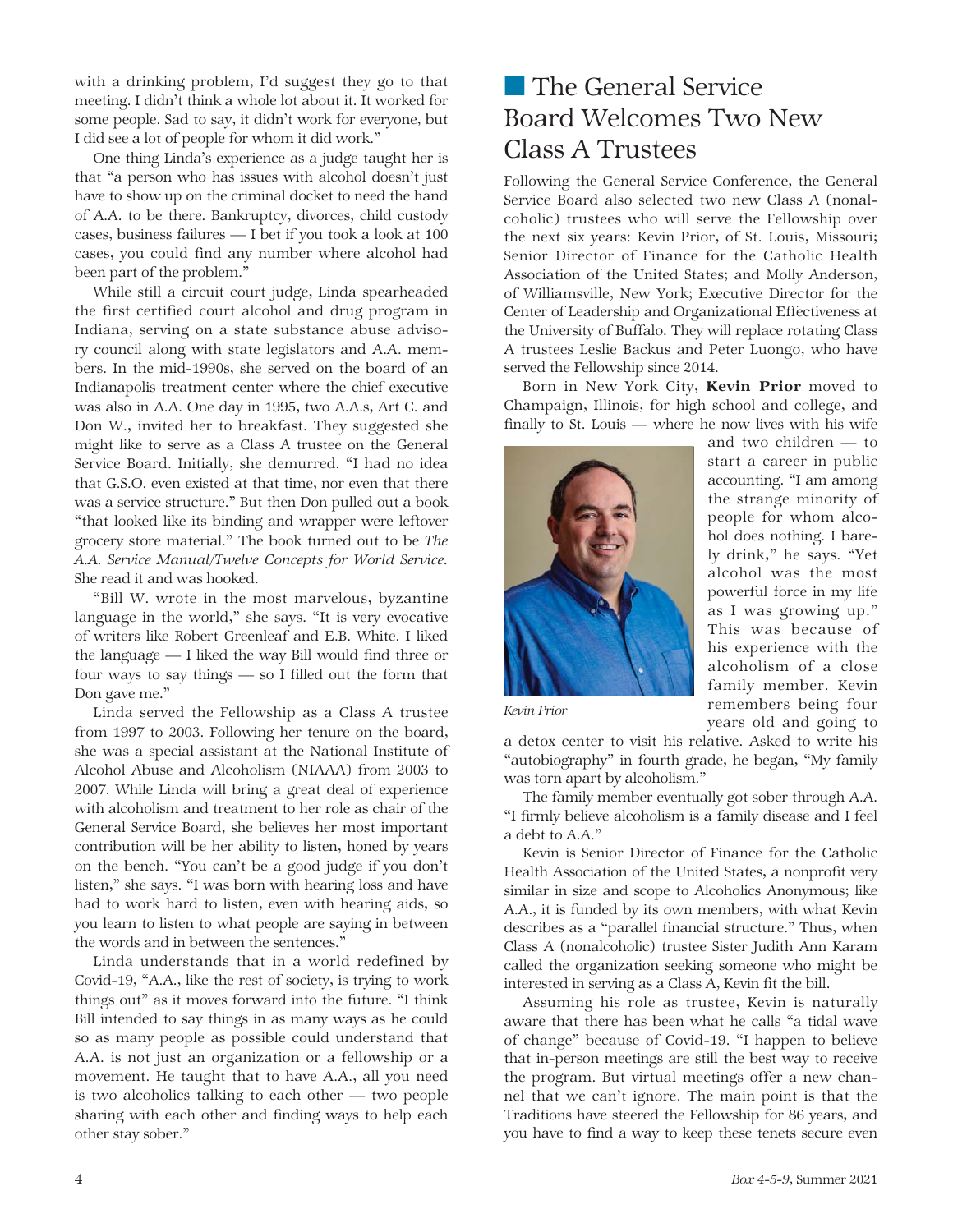as you adapt." Ultimately, Kevin says, "I want to make sure I listen and learn from the wisdom of those who came before me and then use my professional experience, perspective and gifts to help the Fellowship in any way I can."

Molly Anderson has worked with people and organizations around the world in the areas of leadership development and organizational effectiveness. Since

> 2016, she has been Executive Director of the Center for Leadership and Organizational Effectiveness at the University of Buffalo. She finds A.A.'s model of governing its organization with a focus on service "fascinating." She notes, "I loved learning about the history of service leadership. The author Robert Greenleaf [who wrote extensively about leading



*Molly Anderson*

through service] was a friend of Bill W.'s and contributed some of his writing to Grapevine. The foundation of A.A. is to listen to others. To me, leadership is all about listening and humility, and you can use those same words to describe Alcoholics Anonymous."

Molly's fiancé James has 26 years of sobriety in A.A., and it has been through him that she has had what she calls a "front-row seat" to what is happening in A.A., especially "the 24/7 A.A. meetings on digital platforms and the tremendous impact these meetings are having." For James's 25th A.A. anniversary, the couple traveled to Hawaii, where they were able to attend in-person outdoor meetings, and where, as a nonalcoholic, Molly felt the "warmth, compassion and love of the Fellowship of A.A." Over the course of her work, she has traveled widely and had the same experience in Singapore, Haiti and Russia, getting to know a culture "through the lens of A.A."

When James told her that there were opportunities in A.A. for Class A trustees, Molly was interested and decided to apply. "I knew it was maybe a one-in-amillion chance, but I felt compelled to put my name out there and go where I could do the most good." Her experience and perspective are well suited to serving on the General Service Board. "I have served on a number of boards and have spent a good deal of time learning about their challenges. I've worked with diversity, equity and inclusion issues, and how these impact organizations. I've learned it's wise for boards, every few years, to look at their purpose and mission. I want to underscore the history and Traditions of A.A. People describe me as someone who builds and creates things, and that's what I hope to help accomplish as I serve Alcoholics Anonymous."

## ■ Five New Class B Trustees Arrive at A.A.'s General Service Board

Following their election in April at the 71st General Service Conference, the General Service Board of A.A. welcomed five new Class B (alcoholic) trustees: Cathi C., of Indianapolis, Indiana, East Central regional trustee; Tom H. of Marietta, Georgia, Southeast regional trustee; Marita R. of Mesquite, Nevada, trustee-at-large, U.S.; Paz P. of Tucson, Arizona, general service trustee on the AA Grapevine board; and Deb K., general service trustee on the A.A.W.S. board. [Editor's note: Due to space considerations in this issue, we look forward to publishing Deb K.'s profile in the Fall 2021 edition.] While all trustees represent the Fellowship as a whole and no trustee can be said to "represent" a geographical section, these newly elected A.A. members bring extensive service experience and invaluable regional and professional points of view to the board's deliberations.

Cathi C. calls herself a "perpetual student," having gone to four different colleges (while actively drinking) and finally graduating in sobriety. "I began drinking young and I started college young, and I was just not prepared," she says. Changing colleges became a kind of "geographic cure" for her that didn't cure anything at all; eventually, she quit school, got a job in a music store in her hometown of Indianapolis, worked her way up to a managerial position, and "absolutely loved" what she was doing. But then her drinking caught up with her: "I just couldn't hold it together. I had panic attacks, anxiety attacks." She went into treatment and got sober in A.A. in 1998. She was introduced to service as a newcomer because there were a lot of people in her home group who were active in local and area service. "I could hear something in their voices — they sounded so sure of themselves, so happy and serene, and I just knew I wanted what they had. They all became mentors to me."

Cathi held numerous service positions — including group secretary, alternate intergroup rep, Grapevine/ La Viña rep, G.S.R. and alternate G.S.R., and D.C.M. and alternate D.C.M. — before becoming Area 23, Panel 64 delegate (2014-2015). "Being a delegate was transformational for me," she says. "I remember being at the Conference and breaking down in tears because I was so moved by the sense of connection I felt with A.A.s around the world."

Cathi's sense of connection extends to remote communities, where people have difficulty attending meetings because of geography or culture or lack of access. Prior to the 2015 General Service Conference, she co-chaired a meeting on remote communities. "I was just fascinated with the lengths to which A.A. will go to bring meetings to this community," she says. She has spent time working with homeless populations, which can include alcoholic veterans isolated and suffering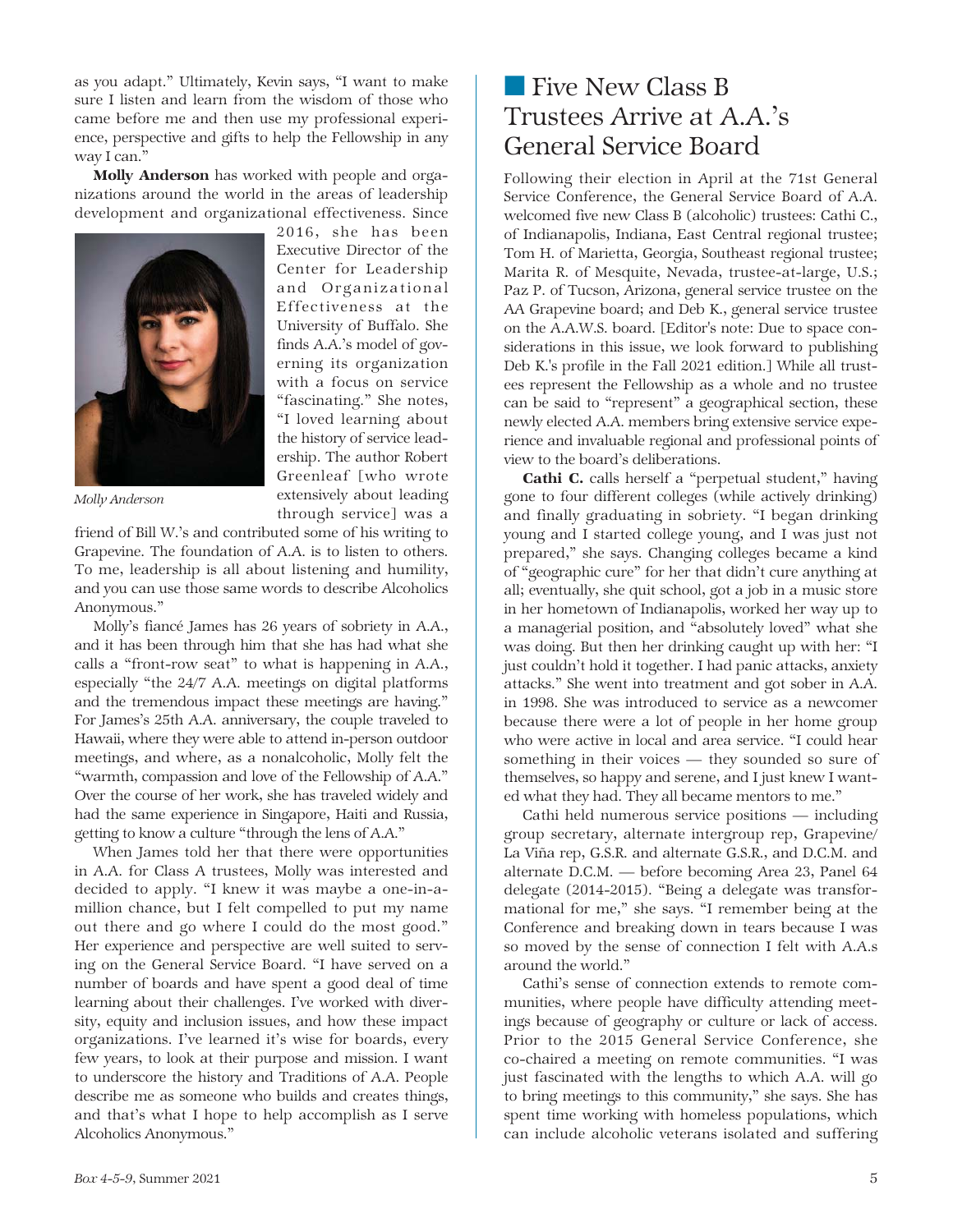from PTSD. "I think all of us can feel we are in a 'remote community' at one point or another."

As a trustee, Cathi says that her focus will be on "how A.A. stays relevant and keeps its Traditions and Concepts in a world where communications are changing so rapidly." She adds, "Bill W. said, 'Let us never fear needed change.' I like that quote a lot."

Born and raised in Miami, Florida, but now a longtime resident of Marietta, Georgia, Tom H. has spent his adult life helping people: he is a retired firefighter

and paramedic. Tom began drinking at the age of 13 and got arrested while still in middle school; by the time he was 18, he had been court-ordered into a locked psychiatric facility, after which his father threw him out of the house. Tom recalls, "He said to me, 'I love you, but I can't take it anymore. But if you ever need help, I'm here.'" Tom

made his way down to South Florida, where he began drinking even more heavily. Desperate, he finally reached out to his family for help. Arriving back at the airport in Georgia, he was met by his mother, the woman who had once described him as "the best little boy you could ever want." Now, he says, "I was so underweight, with this attractive grey color, that she didn't even recognize me."

It took a long stay in rehab, a relapse, and then another, even longer stay before Tom got sober for good in 1988. He was 23 years old and began studying to be a firefighter. "I did some work. I began to like the new Tom and to realize that he was worthy of self-esteem." He was introduced to service on the group level and became active in the International Conference of Young People in A.A. (ICYPAA). "There was a bid committee for ICYPAA, and I jumped on board and traveled around the country. I really loved the enthusiasm I saw in people." When Atlanta received the bid for the 37th Annual ICYPAA convention in 1994, Tom became Outreach Chair.

Attending the International Convention in Minneapolis in 2000, Tom encountered Greg M., G.S.O.'s recent past general manager, who had a suggestion for him: "A.A. has invested a long time in you. Maybe it's time to give back in general service," which Tom did, ultimately becoming Georgia (Area 16) Panel 62 delegate (2012- 2013). He hasn't neglected other types of service, either, allowing men who are recovering from alcoholism to stay in his home. "It's really important for people to have a safe place to stay that is also a non-drinking place."

Upon hearing he had become a trustee, Tom says, "I really was in disbelief. God has fitted me for so many things in my life. It's almost surreal, to some degree, for a blue-collar guy who has worked as a firefighter and a paramedic." He feels inspired and guided by the example of Albin Z., newly retired Grapevine publisher, who visited Tom's area in Georgia and impressed Tom with his caring and concern for everyone he met. He also believes Bill W.'s 1965 General Service Conference talk, "What Happened to Those Who Left," collected in *Our Great Responsibility*, is an important read for anyone, inside

and outside of General Service. "When he talks about responsibility, it says a lot about what I hope to be and do as a Class B trustee."

Like Tom H., **Marita R.** started drinking at 13 and finished at  $23$  — "just enough time," she says, "to miss out on some important life lessons." Marita, of Mesquite, Nevada, was born outside of Philadelphia, but moved around a great deal while young. (She's lived in eight states and four foreign countries). It was while working for the Illinois Secretary of State's office that she got

### " It's really important for people to have a safe place to stay that is also a non-drinking place. "

sober. The reason? "Sheer embarrassment," she says. "I handled drunk drivers — those who'd lost their driver's licenses through DUIs and were trying to get them back. I used to hand out the '20 Questions' list for people to see if they were alcoholics. Finally, one of my clients and their sponsor invited me to a meeting. 'You might want to check this out.' I had so totally compartmentalized my work from my drinking that I didn't even realize I needed A.A."

This was the beginning of almost 40 years of sobriety for Marita, who stopped drinking on August 1, 1981. She got sober in Chicago, with a home group that was very active in service. "They didn't believe in newcomers waiting a year to do different types of service. They dragged me hither and yon, and I was grateful for it." Marita has done general service work in eight different Areas — 19, 38, 10, 5, 93, 9, 42 and 49 — possibly some kind of general service record. She served as Panel 49 delegate (1999- 2000) and created and chaired the first Native American intertribal/G.S.O. meeting in Southern California.

All the while, Marita was pursuing three distinct careers. First, she traveled throughout Southeast Asia while working with the Association of Southeast Asian Nations, managing staff as they made economic development presentations to member nations. Back home in the States, she became a K-3 elementary schoolteacher for children with special needs. After that, she finished her professional career in the financial services industry, with a specialty in helping recently widowed women manage their finances.

"The fact that I've been chosen a trustee-at-large really matches my life experience," Marita says. "I've visited over 60 countries and talked to A.A. members all over the world; I'm comfortable with many different cultures. I am excited about the sharing aspect of being a trustee, of being ready for the people who need me, including the person who hasn't gotten here yet. I think the place of the board is to think about our future and to be ready to have a conversation about what the groups are going to do and what they'll need. I feel incredibly grateful to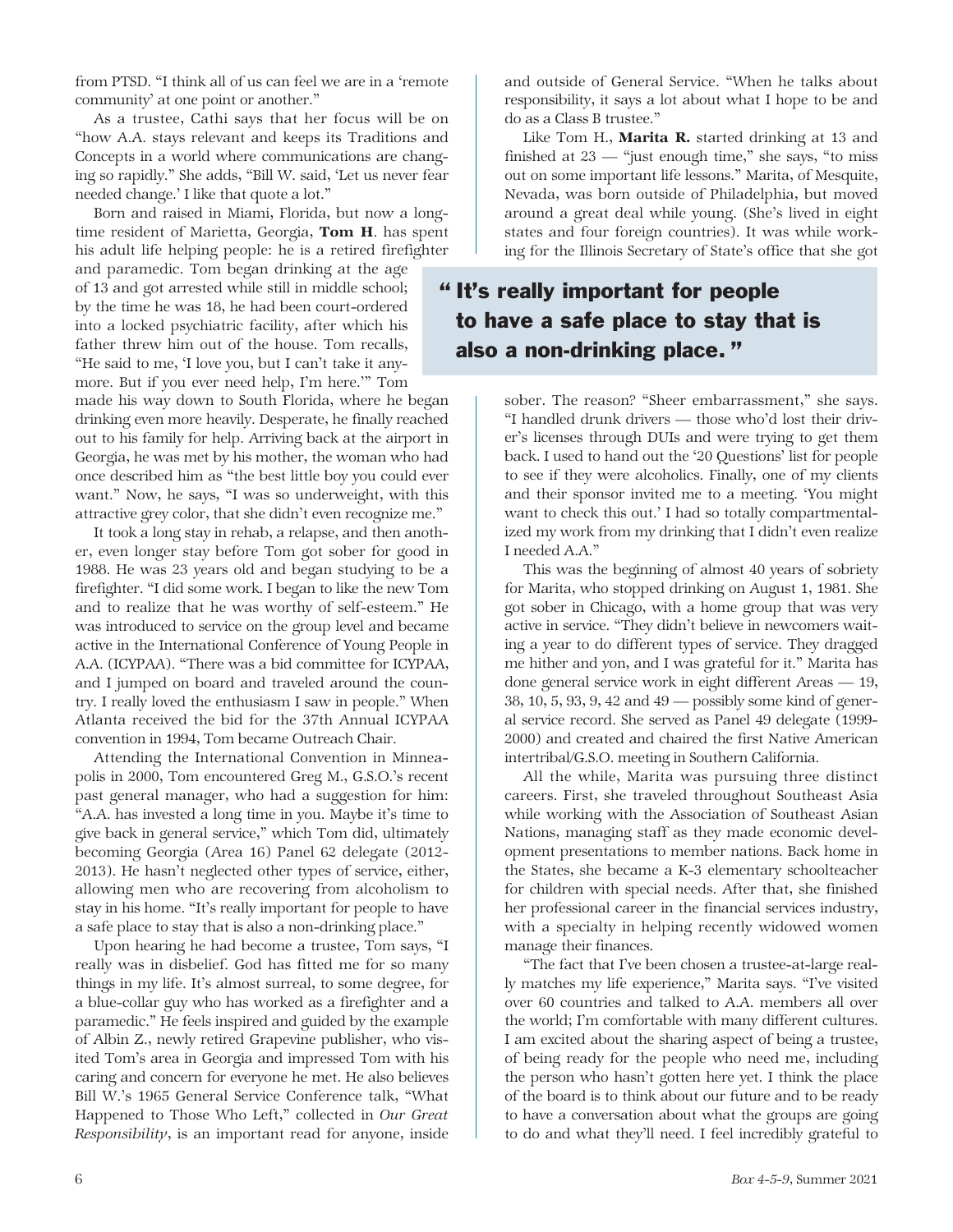Alcoholics Anonymous. It allowed me to be the best that I can be, and now I am being the best I can be for A.A."

Paz P.'s decision point when it came to stopping drinking was unforgettable. A native of Mexico, she was working in Mexico City at the time. As she tells the story, "Before A.A., I was unable to hold a job for longer than a year; it might have been just three months. One time, I was working in an office where I was the only employee. I was in this room where the walls were covered with mirrors. I was drinking so much my skin was green and yellow, and I'd had my hair cut really short because that way when I threw up I didn't smell bad. I heard an A.A. guy on the radio doing an interview with the host of the show — talking about how bad his drinking had been and how alcoholism was a disease. I expected the host to say, 'Oh, drinking isn't so bad.' But instead he agreed with the guy.

"It stuck with me, too, to hear that alcoholism was a disease — that it wasn't the alcoholic's fault. So, when the show was over, I called the radio station to ask where I could find A.A. There I was, sitting in this room covered with mirrors, with my skin green, and I disguised my voice! There are 20 million people in Mexico City, but I thought I needed to."

Paz got the address of a meeting and found the courage to go to it that very day. "I had gotten to the point where it was physically painful for me to keep drinking, and yet I did. With my family, I was like a stray dog barking. I couldn't retain money or a job. I desperately needed A.A."

Paz got sober in 1997 and moved to Tucson, Arizona, in 2000. She was surprised to find only three sober women in the entire Spanish-speaking A.A. community, at the time comprised of about 50 members. "And they had all received the A.A. message in another country," as Paz herself had. "It was a challenge to be the only woman present the first time I attended a meeting in the U.S.," even though, she says, the men were supportive. Although things have gotten better in the years since, Paz feels that there is a continuing need for engagement and communication with women in the Spanishspeaking community. Her service work includes being Area 3 newsletter editor and Grapevine coordinator; she has also spent time on La Viña's Editorial Advisory Board. From 2014 to 2018, she was a nontrustee director on the AA Grapevine Board: "It was an amazing adventure, and I feel like I have come full circle," she says.

Professionally, Paz works in the nonprofit world as a human resources assistant for an organization that provides legal aid and social services to adults and children detained along the border. With this experience and her work in A.A., she understands the need for empathy and inclusion.

"When you learn another language," she says, "all your feelings stay with your first language. It took me almost 10 years to feel in another language, so to speak." As a trustee, Paz wants to connect the Spanish-speaking community with A.A. as a whole. "I think my main goal is to let groups know what is happening outside their own groups. Some people lack the right language for saying that they believe something may no longer be working in A.A. or that they don't understand something — how do you ask about that without the right language? I want to be the conduit for that kind of communication."

# ■ Résumés for Trustee Elections Due January 1, 2022

Two new Class B (alcoholic) regional trustees, one each from the Pacific and Eastern Canada regions, will be elected at the General Service Conference in April 2022. Résumés must be received at G.S.O. no later than January 1, 2022, and must be submitted *by U.S./Canada area delegates only*. In seeking applications for vacancies in Alcoholics Anonymous, the Fellowship is committed to creating a large file of qualified applicants that reflects the inclusiveness and diversity of A.A. itself. Please email submissions to the secretary, trustees' Nominating Committee, G.S.O., at nominating@aa.org, or post in the mail: Attn. Secretary, Trustees' Nominating Committee, c/o The General Service Office, 475 Riverside Drive, New York, NY 10115.

The new Pacific regional trustee will fill the position currently held by Kathi F. The next trustee from the Eastern Canada region will follow Jan L.

A sound A.A. background is a basic qualification for Class B trustees. Ten years of continuous sobriety is desirable but not mandatory. Candidates should be active in both local and area A.A. affairs, and because trustees serve the entire Fellowship, they must have the background and the willingness to make decisions on matters of broad policy that affect A.A. as a whole.

Since much is asked of the trustees with respect to their time, it is important that trustee candidates understand the time commitment involved. Trustees are expected to attend quarterly Board Weekends, with three such meetings running from Saturday morning through Monday noon, while the April quarterly meeting is combined with the General Service Conference (seven days); trustees also attend any special meetings of the board. In addition, regional trustees serve in rotation for attendance at Regional Forums other than in their own regions. Regional trustees are usually asked to serve two years on either the A.A.W.S. or Grapevine Corporate Boards, which meet more frequently than the General Service Board.

Trustees serve on committees of the General Service Board and may also serve on trustees' subcommittees or corporate board subcommittees whose work often involves conference calls. They are often invited to participate in regional or area activities, such as service conferences and area assemblies. The term of trusteeship is four years. Applicants are encouraged to discuss the time commitment with their family and employer. Trustees are reimbursed for travel, hotel and meal expenses.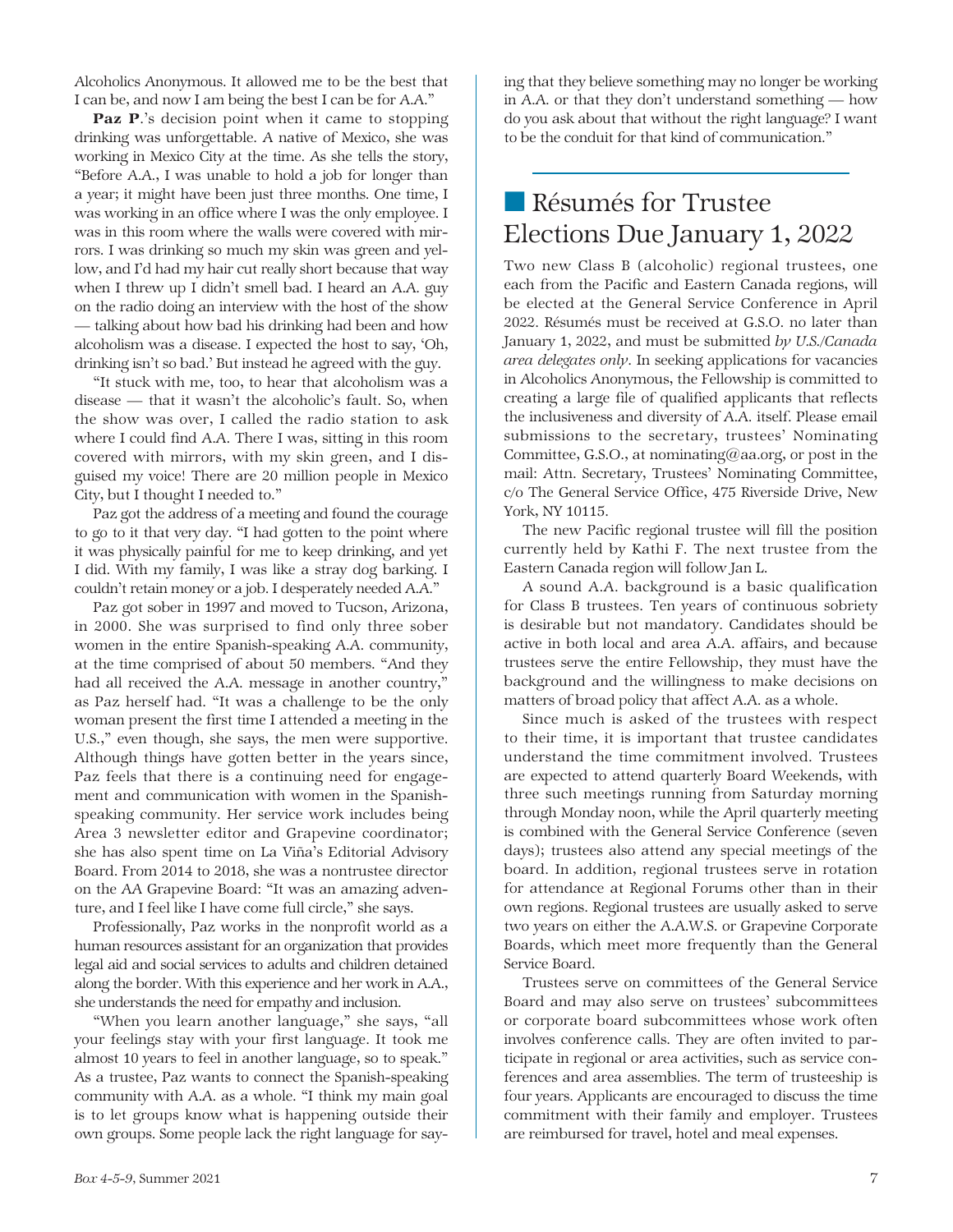# ■ U.S./CANs: Another A.A. Solution

In 1975, A.A.s had major milestones to celebrate. First, *Living Sober* was published, and proved to be an instant classic. Then, in the fall, the A.A. Archives opened at the General Service Office (G.S.O.) in New York, with Nell Wing as archivist.

The year 1975 is also significant because it is the year Dr. Jack Norris, (nonalcoholic) chair of the General Service Board of Alcoholics Anonymous, suggested that

A.A. host weekend sharing and informational sessions designed to help the General Service Board, A.A. World Services, Inc., the Grapevine corporate board and the staffs of Grapevine and G.S.O. stay in touch with A.A. members, trusted servants and newcomers to service throughout the A.A. service structure. Dr. Jack's idea would take shape that year with the launch of A.A.'s first Regional Forums.

For the next 45 years, A.A. Regional Forums did not change a great deal. General Service Office staff, trustees, delegates and A.A. members traveled to one of the eight regions in the U.S. and Canada. (Forums are held in four regions each year, on a rotating two-year schedule). Members and G.S.O. staff discussed concerns, events

and developments within the Fellowship so that the message of A.A. could be better carried to alcoholics who still suffer.

However, with 2020 came Covid-19 and the widespread closures associated with it. Not to be deterred, Sandra W., G.S.O.'s director of staff services, reports, "We knew that we would like to hold some kind of regional meeting by the end of 2020." With the support of then general manager Greg T., the issue was brought before the General Service Board. "Obviously, holding in-person A.A. Regional Forums was out of the question. The question we asked the board was, 'How can we gather as a Fellowship, given the parameters that are right in front of us?' The answer came in the form of the U.S./CAN virtual forums."

Utilizing dual-platform video and web-conferencing software, these two meetings would take place two weeks apart, with each lasting one day, rather than a full weekend. In addition, the regions would be condensed, with eight regions divided into two new groupings: U.S./CAN East would be comprised of the Northeast, Eastern Canada, East Central and Southeast Regions, while U.S./CAN West would consist of the West Central, Western Canada, Pacific and Southwest Regions. The theme of the U.S./CANs was, appropriately, "Experience, Strength and Hope — What it was like, what happened, and what it is like now."

With the organization of the regions settled and a theme agreed upon, a challenge remained: how to present the content of the forum virtually in a way that would fully engage the Fellowship. It was necessary, Sandra notes, to "reimagine certain aspects," such as using panel discussions to replace some of the workshops and presentations. According to Sandra, in one very popular panel discussion — called "'A' Class Act" — Class A (nonalcoholic) trustees told their stories. "In A.A., we *are* our stories, but we don't often get a



chance to hear the stories from our Class A's. People loved it."

Sandra also remarked on the liveliness of the discussion in the popular intergroup/central office panel: "People across regions and areas had a chance to talk about how they were pivoting from the 'old' way and figuring out how to carry the message virtually to others — especially to newcomers looking for help right now. Everyone shared their solutions."

Each U.S./CAN had over 2,000 attendees, and a combined 1,500 questions were asked and answered. As Sandra says, "We want to let the Fellowship know that we are here and that we *hear*. We want to know how we can better serve you as you carry the message to the alcoholic who still suffers."

While many A.A.s (including staff and trustees) are eagerly awaiting the day they return in person to their home groups, meeting places and events, Sandra acknowledged the truth in a colleague's observation: "A.A. is not a place, but a set of 36 principles that live in our hearts." She continued, "For all that has happened, look at how this situation has opened up new ways of reaching our fellows." It is in the combination of these "new ways" and the old that A.A. will grow and continue to be of maximum service to our fellows.

Regional Forums will return to their regular weekend format in 2021. However, attendance at them will remain virtual until 2022. For more information about A.A. Regional Forums, please visit aa.org.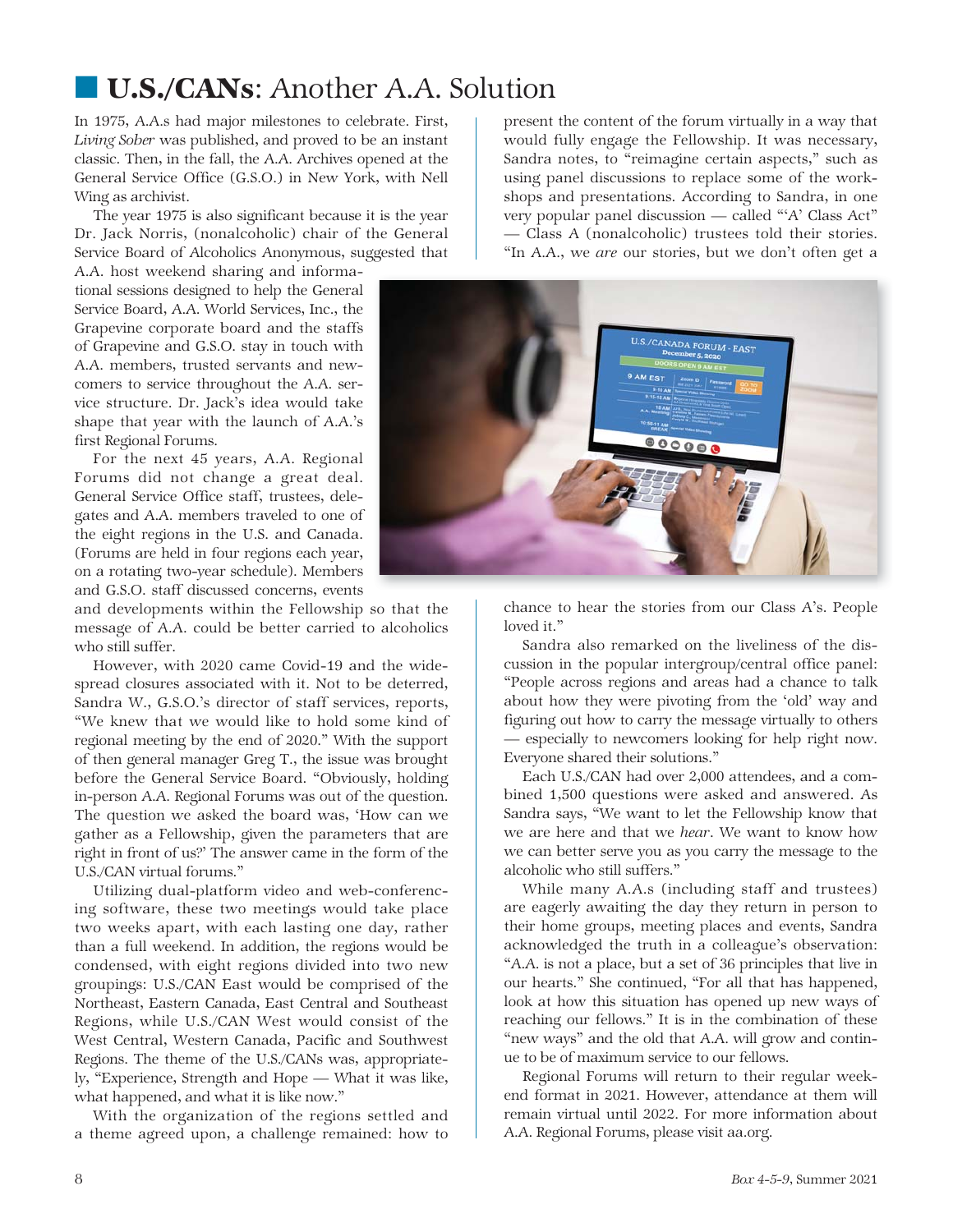### ■ Name That Theme: 2025 International Convention

Believe it or not, it's time to start thinking about a theme for the 2025 International Convention celebration of A.A.'s 90th Anniversary in Vancouver, B.C., July 3-6, 2025. We invite you to send in suggestions for a theme, which will be selected by the trustees' International Conventions/ Regional Forums Committee. The deadline is coming up fast: please let us hear from you by October 15, 2021.

To spark your thinking, the themes of past A.A. International Conventions have been: 1965 "I Am Responsible"; 1970 "Unity"; 1975 "Let It Begin With Me"; 1980 "The Joy of Living"; 1985 "Fifty Years With Gratitude"; 1990 "Fifty-Five Years — One Day At a Time"; 1995 "A.A. Everywhere — Anywhere"; 2000 "Pass It On – Into the 21st Century"; 2005 "I Am Responsible"; 2010 "A Vision for You"; 2015 "80 Years — Happy, Joyous and Free"; and 2020 "Love and Tolerance is Our Code."

Send your ideas to International Conventions Assignment, P.O. Box 459, Grand Central Station, New York, NY 10163, or email 2025ictheme@aa.org. Deadline 10/15/21.

### ■ International Convention: Registration and Housing for 2025

A.A. members are looking forward to the 2025 International Convention, and many members are beginning to contact G.S.O. requesting information on registration and housing accommodations for A.A.'s 90th birthday celebration in Vancouver, B.C. While we appreciate the enthusiasm, this information will not be avail-



able for some time, so please refrain from writing or calling G.S.O. with such requests at this time.

Registration forms will be sent to all A.A. groups on our mailing list in the fall of 2024. Local intergroup/central offices will also receive copies of these forms at the same time. Most of the hotels in and around Vancouver are already committed to our Convention, and the rates for each will be described in the housing information.

Other than the fall 2024 mailing date, the procedures for registration and housing are still in the planning stages. Please rest assured that notification of these procedures will appear in *Box 4-5-9* so that anyone who is interested will have timely and accurate information. As we do not maintain a separate mailing list of A.A. members who have requested information, please be sure your home group receives *Box 4-5-9* so that you and all members of your group will have access to this information as we get nearer to Convention time. (For information on ordering *Box 4-5-9*, go to "G.S.O. Newsletters" on aa.org).

Also keep an eye on aa.org for International Convention updates and information.

# ■ The 71st General Service Conference Convenes

In Alcoholics Anonymous, *change* is a word that inspires a wide range of responses: excitement, dread, resistance, anticipation, hope. It can be seen as a challenge or an opportunity for growth. And one thing is for sure: the 71st General Service Conference, held virtually for the second time in its 71-year existence, proved that the Fellowship itself is smack in the middle of tremendous change.

While A.A.'s foundational principles remain fixed — as reflected in our Twelve Steps, Twelve Traditions and Twelve Concepts — the "when, where and how" of Alcoholics Anonymous has taken on new expression. Spurred by the global pandemic, the Fellowship has successfully pivoted over the past year toward new and effective approaches to A.A.'s Three Legacies of Recovery, Unity and Service, making clear that the message of A.A. and the lifesaving experience of our membership need not be limited by time, space or custom. Drawing together 132 Conference members across multiple time zones from Hawaii to Newfoundland, the 71st General Service Conference both supported and expanded the Fellowship's responsiveness to the realities hinted at in the 2021 Conference theme, "A.A. in a Time of Change."

As noted by Newton, P., rotating trustee-at-large/ U.S., in his keynote address, "Perhaps more than in the previous 60 years combined, the global pandemic has changed the A.A. world of how we come together and carry our lifesaving message to the alcoholic who still suffers." In closing, he noted, "We, the members of this General Service Conference, are the successors to our co-founders. It is our annual collective spiritual exercise to lower the bonds of fear and rigidity and closed-mindedness, to allow the fundamental idea of a loving God to be expressed through our group conscience, to trust the process and each other."

Addressing a broad range of issues, the 71st Conference (made up of 93 delegates, 26 trustees and corporate directors from A.A.W.S. and Grapevine, along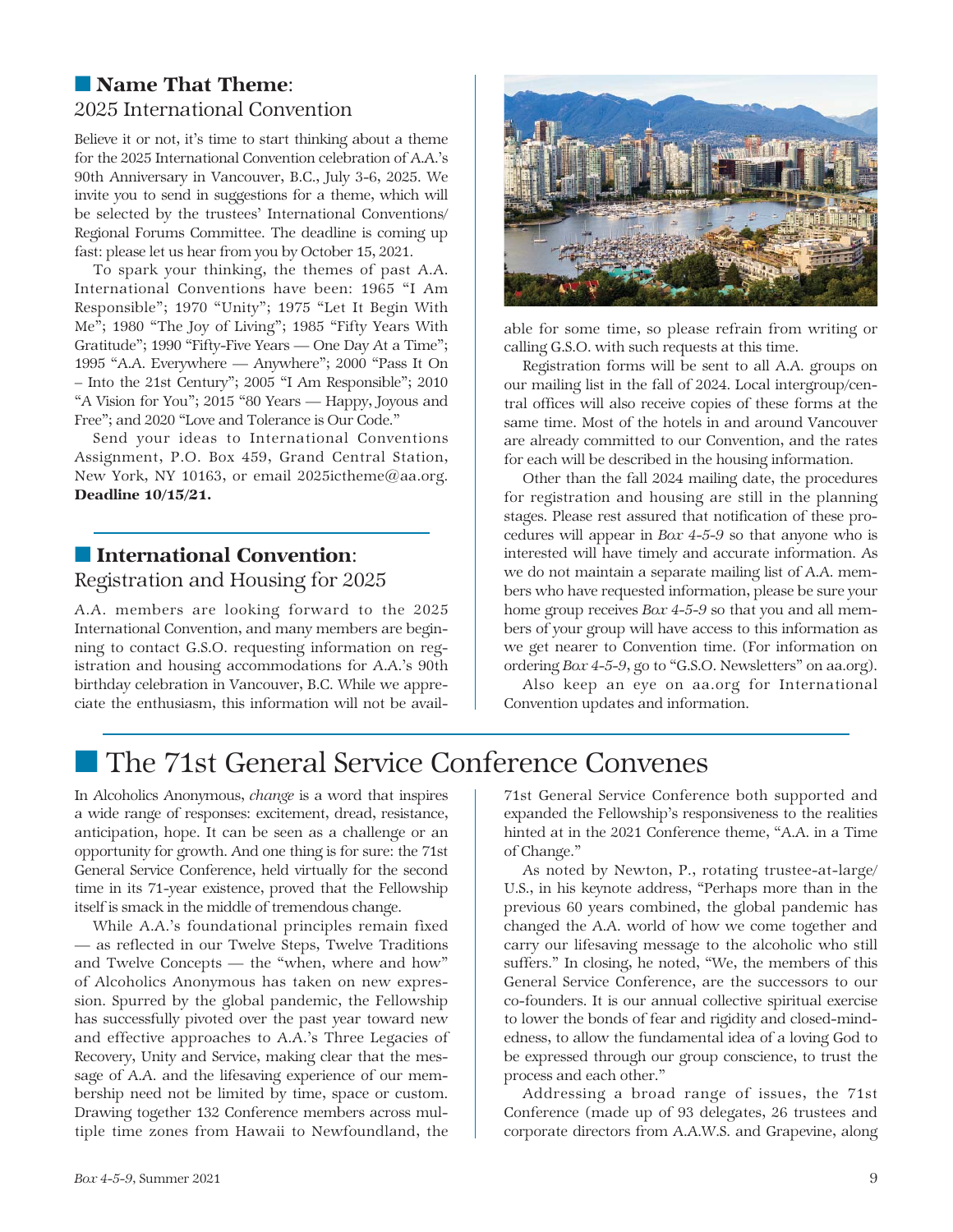with 13 General Service Office, Grapevine and La Viña staff members) worked its way through an agenda filled with items remaining from the 70th Conference, along with many new items submitted by the Fellowship over the past year. Through a deliberative process of discussion and debate that was not without controversy or important questions of process and procedures (guided often by references to Robert's Rules of Order), Conference members sought to acknowledge changing times and to evaluate the needs of the Fellowship as it finds new and effective ways of communicating.

Delegate presentations examined the Three Legacies of Recovery, Service and Unity in a changing world. Cynthia T. of Maryland noted, "The reality is, the world around us has been in a constant state of lightning-fast change and growth for years. I am wondering if, possibly, our response to the pandemic has opened our eyes to changes that may have been needed pre-pandemic." Added France F., of Quebec, "The emergence of the coronavirus changed our lives.... Without knowing it, we entered an intense time of change, as expressed in the theme of the 71st Conference.... That theme imposed itself on our Conference." And Carlos L. of Puerto Rico shared, "For me, it's not been easy adjusting to all the changes the pandemic has brought, but after a lot of meditation and personal inventories, I have come to make amends with the changes and to understand that change is never a comfortable proposition — it's uncomfortable before it is comfortable again."

Emblematic of the 71st Conference's appetite for change were three floor actions related to new language for the Preamble that pushed discussion and debate late into the night on the final day of the Conference. Committed to developing inclusive language, the Conference considered and accepted two separate proposals, creating a dilemma necessitating yet a third proposal that sent a final version to the General Service Board for acceptance. The third recommendation recognized the ultimate preference of the Conference for inclusivity, changing the words "men and women" in the phrase "Alcoholics Anonymous is a fellowship of men and women…" to read "Alcoholics Anonymous is a fellowship of people..."

With that final piece of business accomplished, the 71st General Service Conference came to a close, with the words of Michele Grinberg in her General Service Board report reverberating with all Conference members: "It's going to be a long week of staring at computer screens, but I know we will be guided by our principles and our love for each other and the Fellowship. Together we will continue to model good A.A. servant leadership, as Bill describes it in his beautiful Leadership Essay. Good leadership, he writes, 'originates plans, policies and ideas for the improvement of our Fellowship and its services.'"

Navigating through a time of unprecedented change, the 71st General Service Conference provided the Fellowship with such leadership.

### ■ 2021 Conference Advisory Actions

Conference Advisory Actions represent recommendations put forward by the standing committees of the General Service Conference that have been discussed, voted on and approved by the Conference body as a whole with substantial unanimity (defined as a majority of at least two-thirds). A sampling of Advisory Actions from the 2021 General Service Conference appears below in abbreviated form. A complete list, along with the full report of additional items considered by each Conference committee, will be published in the Conference *Final Report* (available from G.S.O. in late summer).

Agenda *—* That the theme of the 2022 Conference be "A.A. Comes of Age 2.0: Unified in Love and Service."

Cooperation with the Professional Community *—* That a dynamic A.A.W.S. LinkedIn page be implemented by G.S.O., to provide current and relevant content about A.A. to professionals in accordance with A.A. principles and Traditions; and that the updated draft pamphlet "Members of the Clergy Ask About Alcoholics Anonymous" be approved with minor editorial changes and retitled "Faith Leaders Ask About Alcoholics Anonymous."

Corrections *—* That revisions be made to A.A.W.S. literature directed to members behind the walls and that the terms "inmate" and "offender" be replaced with "person in custody."

Grapevine *—* That the AA Grapevine Board implement an Instagram account.

Literature *—* That a fifth edition of the Big Book, *Alcoholics Anonymous*, be developed, including an update of stories to better reflect current membership; that revisions be made in the essays on Steps Six and Twelve in *Twelve Steps and Twelve Traditions* and the long form of each Tradition be added at the end of each respective chapter; that the pamphlet "A.A. for the Black and African-American Alcoholic" be updated and the draft pamphlet for Spanish-speaking women in A.A. be approved; that a draft version of the book*, Alcoholics Anonymous (Fourth Edition)*, be translated into plain and simple language and be developed in a way that is accessible and relatable to as wide of an audience as possible.

Public Information — That podcasts to communicate on topics with similar sharing as can be found in *Box 4-5-9*, *About AA*, aa.org, and sharing from AA Grapevine and La Viña be produced and distributed by G.S.O. in cooperation with the Grapevine office.

Report and Charter *—* That the fully revised manuscript for the 2021-2023 Edition of *The A.A. Service Manual combined with Twelve Concepts for World Service* be approved.

Floor Action *—* That the Preamble revision replacing the words "men and women" with the word "people" be presented to the General Service Board for approval as the new revised A.A. Preamble.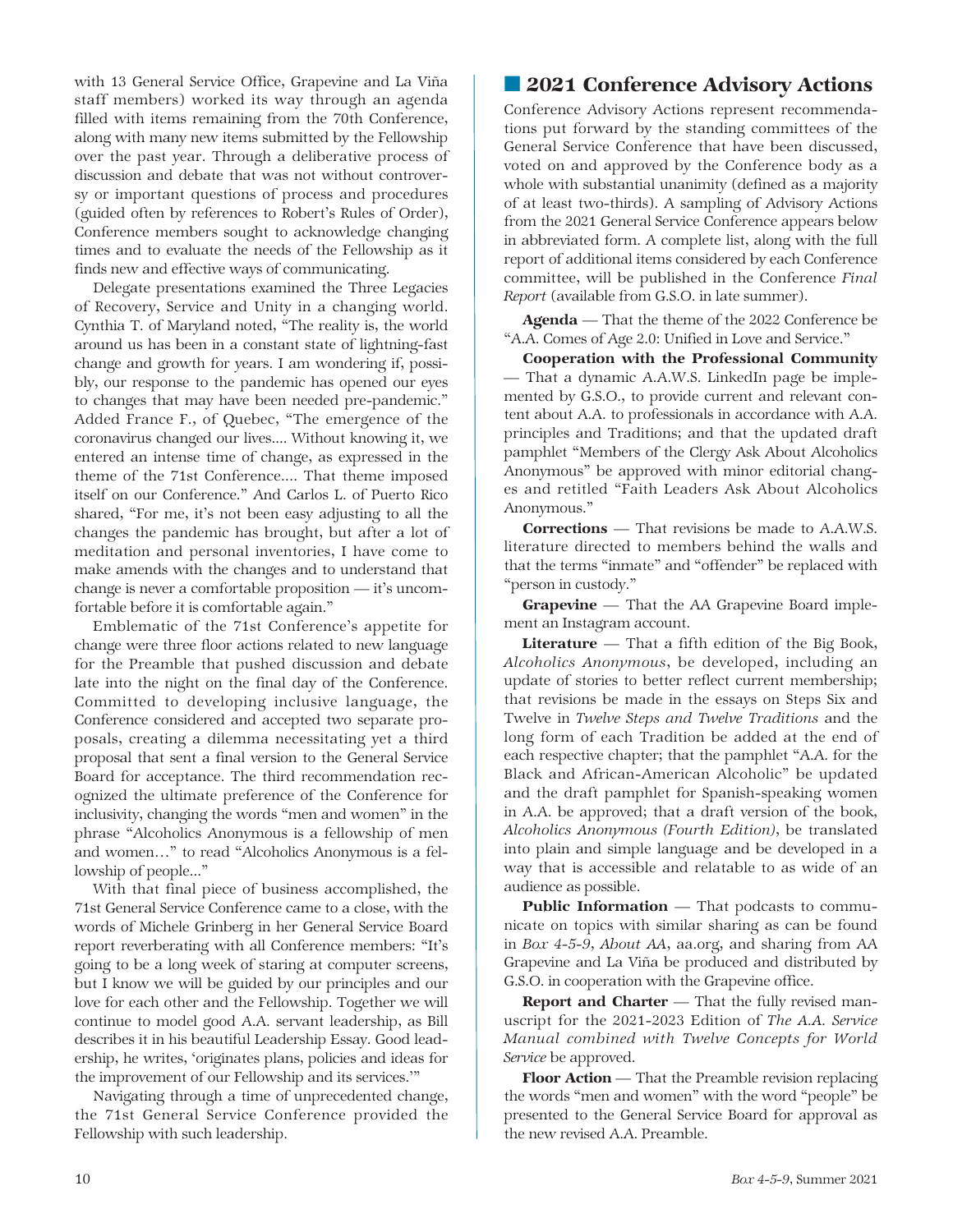## ■ The North/South Connections Forum: Bringing Remote Communities Together

Members of the Fellowship in the far south of Argentina and Chile face many of the same challenges as are found in remote areas of North America in terms of connecting with other A.A. members and their areas as a whole. These challenges include a sparse population and A.A. membership, individual members and groups separated by great distances and challenging geography, as well as unreliable internet connectivity  $-$  a connectivity that the rest of A.A. has come to depend on during the Covid-19 pandemic.

In conversations with A.A. members in Argentina, trustee-at-large/Canada Trish L. was struck by the realization that the country's remote Patagonia region faced issues strikingly similar to those of remote communities in the far north of Canada and the U.S. She suggested the idea of a virtual forum "to bring members of these remote communities together for the sharing of their experience, strength and hope," and it was embraced by four countries — Argentina, Canada, Chile (which shares the Patagonia region with Argentina) and the United States. Thus the first North/South Connections Forum, held via virtual technology on May 15, was born. It was truly the group effort of a "transcontinental village," as Trish calls it, hosted by the General Service Board of Argentina with teleconference technology and translation services (English, Spanish and French) provided by the U.S./Canada General Service Board. Staff from the company that consults with G.S.O to set up virtual events worked closely with Argentina's own tech team to iron out issues surrounding connectivity in remote areas, including allowing speakers to dial in on regular phones to virtual break-out rooms, which helped keep internet disruptions to a minimum.

The nonalcoholic chairs of three General Service Boards — Argentina's Lic. Corina Carbajal*,* Chile's Sandra Huenumán and U.S./Canada's Linda Chezem led off with introductory and welcoming remarks and the day was then turned over to the members of the remote communities themselves. There were three panels (the topics were "How My Remote Group Started," "Challenges Met, Faced and (Maybe) Overcome" and "Our Personal Stories"). Lawrie C., of Yukon, Canada, described living in an area with the land mass of California with only 14 communities. They had no phone service until 2004. "One town had continuity in terms of regular meetings," she related, "but others came and went." But when Canada's national health service brought videoconferencing into the towns' health centers in 2008, Lawrie and her fellow A.A.s used what she thinks of as a "combination of tech and collective wisdom. We thought, why not use the service to broadcast a simultaneous A.A. meeting out into the community? The point was to have this reliable regular place where people had access to A.A. at a given time each day." People

have been attending these virtual meetings (or calling into them on landlines) for 13 years, Lawrie pointed out.

Martin G., of Tierra del Fuego, Argentina, spoke of how expensive travel is and how great the distance is between groups. "Virtuality," he says, "has become a solution." In some ways, the widespread use of virtual platforms has become the silver lining of the pandemic for certain remote communities. Daniela U., of Concepción, Región del Bío Bío, says that "Chile is a long country [2,600 miles north to south] and teleconferencing has helped us a lot to carry the message to alcoholics who still suffer." Yolibelle M., of Comodoro Rivadavia — a remote Patagonian city on the Atlantic coast of Argentina — spoke of surviving a childhood where there was "lots of violence, lots of alcohol," becoming an alcoholic herself, and recovering in A.A. Virtual meetings have taught her, she says, "that A.A. is so much larger than my little home group and I am interested in learning more and more about everything."

Whether you're a sober alcoholic living in Yellowknife, Northwest Territory, Canada, or one who resides in Punta Arenas, Chile, you share certain things, despite the more than 8,000 miles that separate you. Bob of Ketchikan, Alaska – who got sober via taped telephone meetings — spoke of his strong feeling of having been "born an alcoholic." José María M.P., of Bariloche, a city in the foothills of Argentina's Andes, also knows he was an alcoholic "from birth. I was a problem child, the only one who drank in my family."

In six hours of seminars, people shared how they found the miracle of recovery in A.A., whether by videoconferencing, the phone line, texting groups, the old-fashioned mail, even making 12-hour boat trips to remote Canadian communities once a year, as does Della G. of Alert Bay, British Columbia. It's not easy and it can be lonely. Irene D., the G.S.O. staffer on the Accessibilities and Remote Communities desk, says: "I am from Chile and I know how much people drank in those remote towns in the south. I have seen people trying to get sober with no meetings." But, she adds, "we are all united by A.A. principles and the A.A. way." James H., the G.S.O. staffer on the regional forums desk, agrees. "We have A.A. members in the far reaches of the planet, literally, and we know that our program is based on connecting one alcoholic to another. We share a common goal and a common solution. What we are doing is discovering ways to share that common solution."

Perhaps the final word of the day came from Antarctica, where Estefania Pérez (nonalcoholic) is stationed at Esperanza Base, an Argentinian research station. Invited to attend as an observer, she called in to say: "I want to express my gratitude for your sharing. I feel a lot of admiration for all of you and all of the speakers. You show what the meaning of true human strength is."